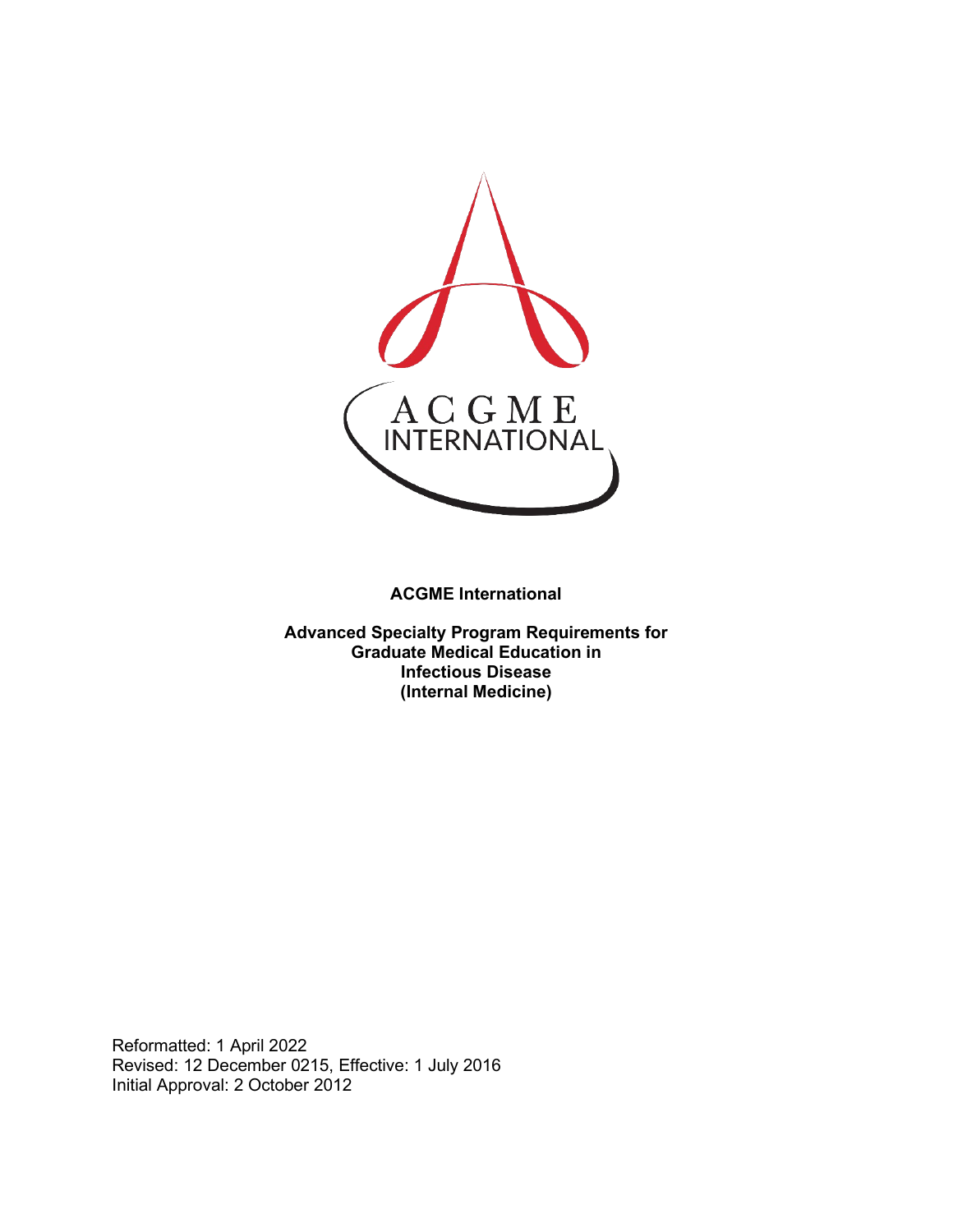## **ACGME International Specialty Program Requirements for Graduate Medical Education in Infectious Disease (Internal Medicine)**

## **Int. Introduction**

*Background and Intent: Programs must achieve and maintain Foundational Accreditation according to the ACGME-I Foundational Requirements prior to receiving Advanced Specialty Accreditation. The Advanced Specialty Requirements noted below complement the ACGME-I Foundational Requirements. For each section, the Advanced Specialty Requirements should be considered together with the Foundational Requirements.*

# **Int. I. Definition and Scope of the Specialty**

The medicine-based specialty of infectious disease concerns the interface between humans and the microbial world, and the associated consequences of infection, including the development and employment of strategies to prevent and treat infectious diseases.

## **Int. II. Duration of Education**

Int. II.A. The educational program in infectious disease must be 24 or 36 months in length.

## **I. Institution**

# **I.A. Sponsoring Institution**

I.A.1. A fellowship in infectious disease must function as an integral part of ACGME-I-accredited residency in internal medicine.

#### **I.B. Participating Sites**

See International Foundational Requirements, Section I.B.

#### **II. Program Personnel and Resources**

#### **II.A. Program Director**

See International Foundational Requirements, Section II.A.

# **II.B. Faculty**

See International Foundational Requirements, Section II.B.

# **II.C. Other Program Personnel**

See International Foundational Requirements, Section II.C.

#### **II.D. Resources**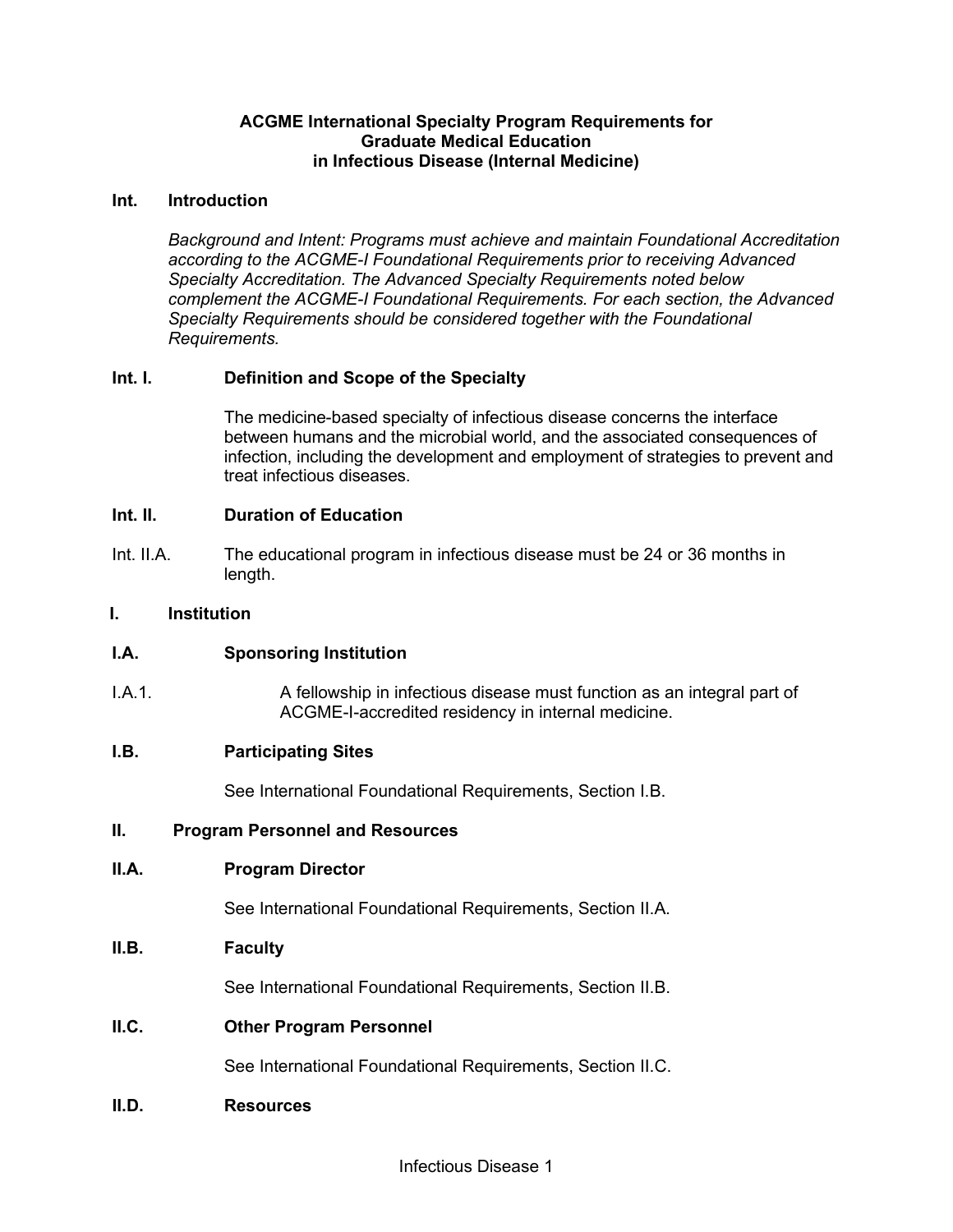- II.D.1. A laboratory for clinical microbiology must be conveniently located for routine fellow access to laboratory personnel.
- II.D.2. Facilities for the isolation of patients with infectious diseases must be available.

# **III. Fellow Appointment**

## **III.A. Eligibility Criteria**

III.A.1. Prior to appointment in the program, fellows should have completed an ACGME-I-accredited residency program in internal medicine, or an internal medicine residency program acceptable to the Sponsoring Institution's Graduate Medical Education Committee.

## **III.B. Number of Fellows**

See International Foundational Requirements, Section III.B.

## **IV. Specialty-Specific Educational Program**

| IV.A.               | <b>ACGME-I Competencies</b>                                                                                                                                                                                               |
|---------------------|---------------------------------------------------------------------------------------------------------------------------------------------------------------------------------------------------------------------------|
| IV.A.1.             | The program must integrate the following ACGME-I Competencies into<br>the curriculum.                                                                                                                                     |
| IV.A.1.a)           | Professionalism                                                                                                                                                                                                           |
| IV.A.1.a)(1)        | Fellows must demonstrate a commitment to<br>professionalism and an adherence to ethical principles.                                                                                                                       |
| IV.A.1.b)           | <b>Patient Care and Procedural Skills</b>                                                                                                                                                                                 |
| IV.A.1.b)(1)        | Fellows must provide patient care that is compassionate,<br>appropriate, and effective for the treatment of health<br>problems and the promotion of health. Fellows must<br>demonstrate competence in:                    |
| IV.A.1.b)(1)(a)     | the practice of health promotion, disease<br>prevention, diagnosis, care, and treatment of<br>patients of each gender from adolescence to old<br>age, during health and all stages of infectious<br>disease illness; and, |
| IV.A.1.b)(1)(b)     | the diagnosis and management of the following<br>infectious disease areas:                                                                                                                                                |
| IV.A.1.b)(1)(b)(i)  | fungal infections;                                                                                                                                                                                                        |
| IV.A.1.b)(1)(b)(ii) | health care-associated infections;                                                                                                                                                                                        |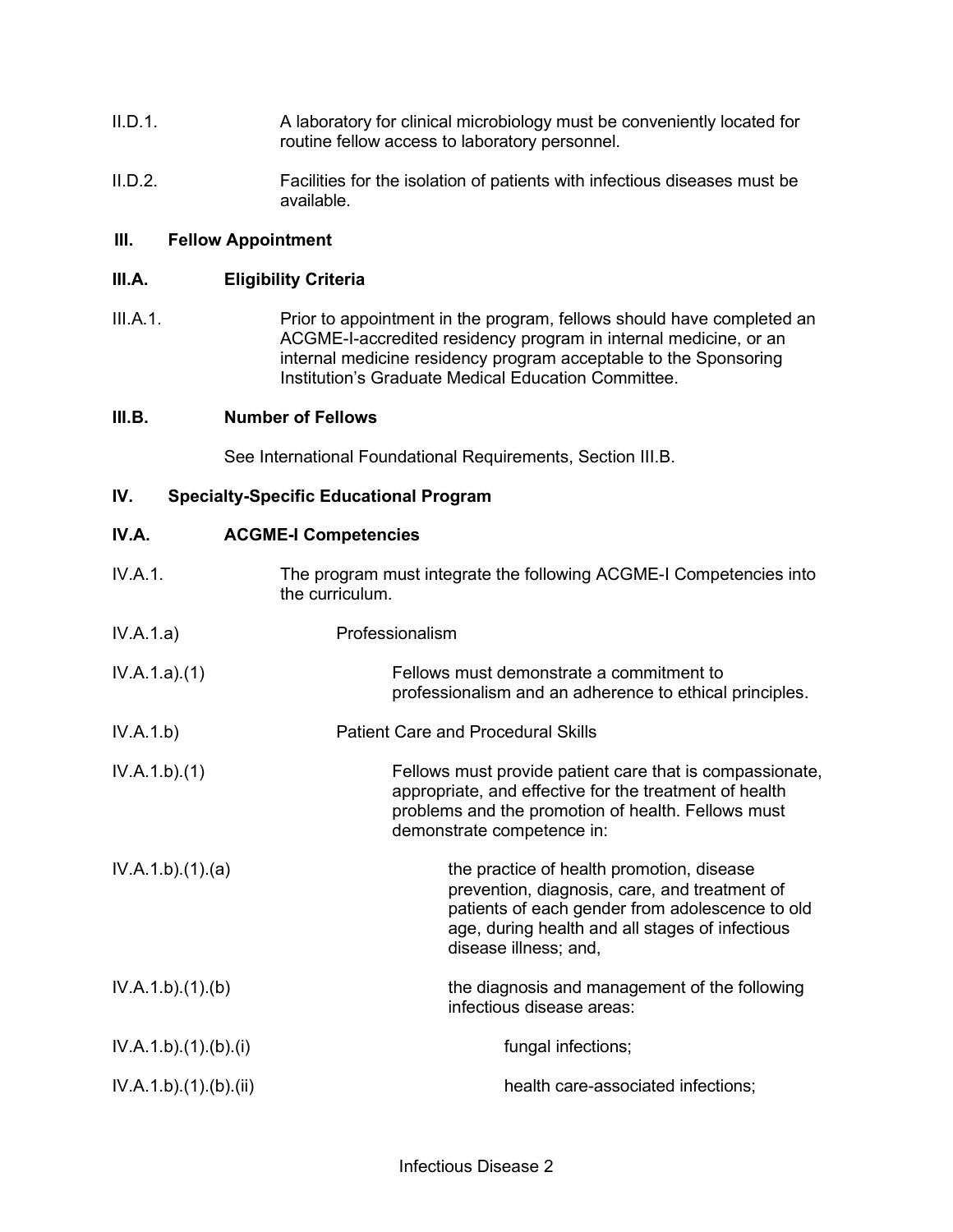| IV.A.1.b)(1)(b)(iii)      | human immunodeficiency virus<br>(HIV)/acquired immune deficiency syndrome<br>(AIDS);                                                                                                                                                                   |
|---------------------------|--------------------------------------------------------------------------------------------------------------------------------------------------------------------------------------------------------------------------------------------------------|
| IV.A.1.b)(1)(b)(iv)       | infections in patients in intensive care units;                                                                                                                                                                                                        |
| IV.A.1.b)(1)(b)(v)        | infections in patients with impaired host<br>defenses;                                                                                                                                                                                                 |
| IV.A.1.b) (1) (b) (vi)    | infections in surgical patients;                                                                                                                                                                                                                       |
| IV.A.1.b).(1).(b).(vii)   | infections in travelers;                                                                                                                                                                                                                               |
| IV.A.1.b).(1).(b).(viii)  | mycobacterial infections;                                                                                                                                                                                                                              |
| IV.A.1.b)(1)(b)(ix)       | parasitic infections;                                                                                                                                                                                                                                  |
| IV.A.1.b)(1)(b)(x)        | prosthetic device infections;                                                                                                                                                                                                                          |
| IV.A.1.b)(1)(b)(xi)       | sepsis syndromes;                                                                                                                                                                                                                                      |
| IV.A.1.b)(1)(b)(xii)      | sexually transmitted infections; and,                                                                                                                                                                                                                  |
| IV.A.1.b)(1)(b)(xiii)     | viral infections.                                                                                                                                                                                                                                      |
| IV.A.1.c)                 | <b>Medical Knowledge</b>                                                                                                                                                                                                                               |
| $IV.A.1.c.$ (1)           | Fellows must demonstrate knowledge of established and<br>evolving biomedical clinical, epidemiological, and social-<br>behavioral sciences, as well as the application of this<br>knowledge to patient care. Fellows must demonstrate<br>knowledge of: |
| $IV.A.1.c$ . $(1).$ $(a)$ | the mechanisms of action and adverse reactions of<br>antimicrobial agents, antimicrobial and antiviral<br>resistance, and drug-drug interactions between<br>antimicrobial agents and other compounds;                                                  |
| $IV.A.1.c$ . $(1).$ (b)   | the appropriate use and management of<br>antimicrobial agents in a variety of clinical settings,<br>including the hospital, ambulatory practice, non-<br>acute care units, and the home;                                                               |
| $IV.A.1.c$ ). $(1).c)$    | the appropriate procedures for specimen collection<br>relevant to infectious disease, including<br>bronchoscopy, thoracentesis, arthrocentesis,<br>lumbar puncture, and aspiration of abscess cavities;                                                |
| $IV.A.1.c$ . $(1).$ $(d)$ | the principles of prophylaxis and<br>immunoprophylaxis to enhance resistance to<br>infection;                                                                                                                                                          |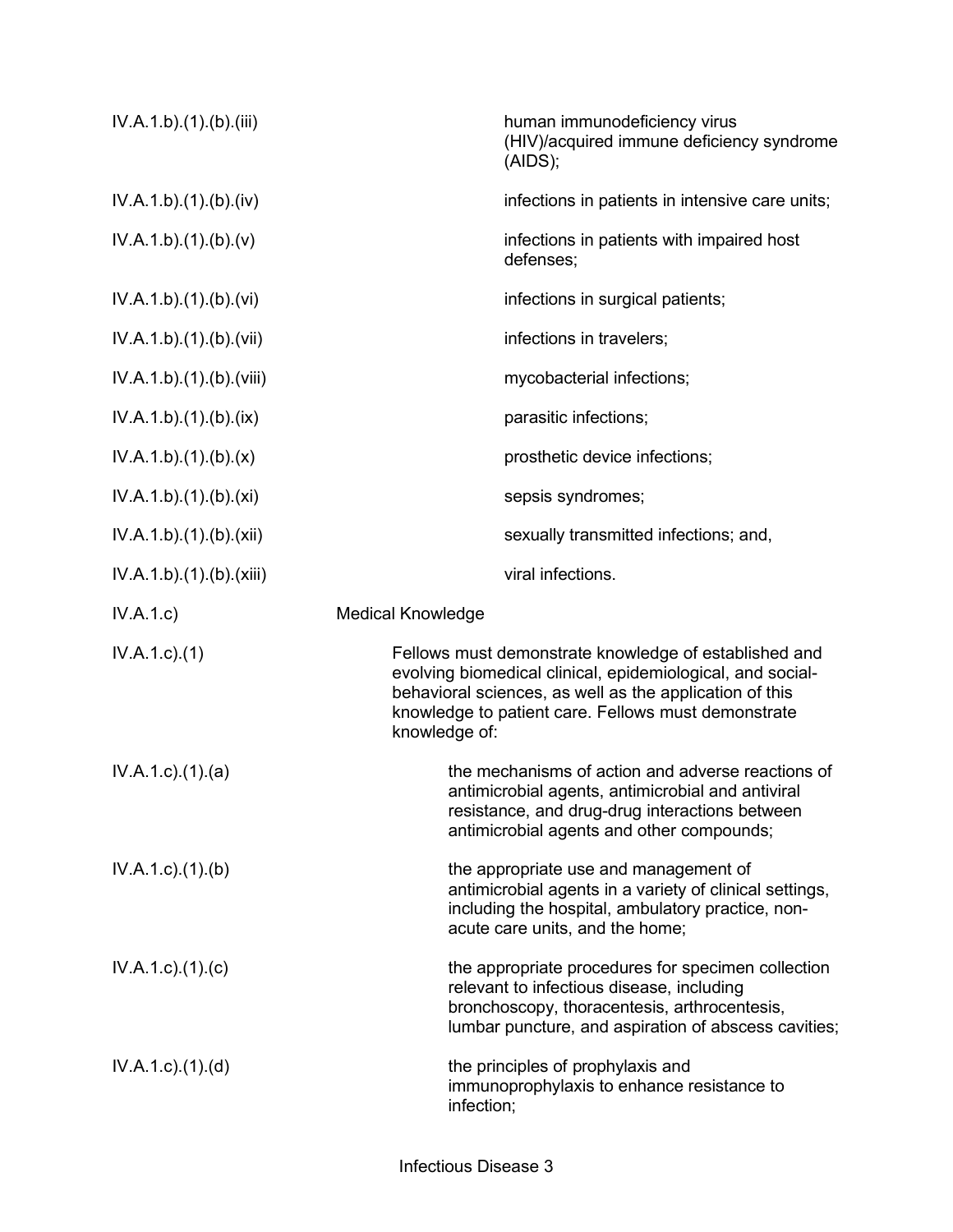| $IV.A.1.c$ . $(1).$ $(e)$   | the characteristics, use, and complications of<br>antiretroviral agents, mechanisms and clinical<br>significance of viral resistance to antiretroviral<br>agents, and recognition and management of<br>opportunistic infections in patients with HIV/AIDS;                 |
|-----------------------------|----------------------------------------------------------------------------------------------------------------------------------------------------------------------------------------------------------------------------------------------------------------------------|
| $IV.A.1.c$ ). $(1)$ . $(f)$ | the fundamentals of host defense and mechanisms<br>of microorganism pathogenesis;                                                                                                                                                                                          |
| $IV.A.1.c$ . $(1).(g)$      | the development of appropriate antibiotic utilizations<br>and restriction policies; and,                                                                                                                                                                                   |
| $IV.A.1.c$ . $(1).(h)$      | infection control and hospital epidemiology.                                                                                                                                                                                                                               |
| IV.A.1.d)                   | Practice-based Learning and Improvement                                                                                                                                                                                                                                    |
| IV.A.1.d.(1)                | Fellows must demonstrate the ability to investigate and<br>evaluate their care of patients, to appraise and assimilate<br>scientific evidence, and to continuously improve patient<br>care based on constant self-evaluation and lifelong<br>learning.                     |
| IV.A.1.e)                   | Interpersonal and Communication Skills                                                                                                                                                                                                                                     |
| IV.A.1.e. (1)               | Fellows must demonstrate interpersonal and<br>communication skills that result in the effective exchange<br>of information and collaboration with patients, their<br>families, and health professionals.                                                                   |
| IV.A.1.f)                   | <b>Systems-based Practice</b>                                                                                                                                                                                                                                              |
| IV.A.1.f)(1)                | Fellows must demonstrate an awareness of and<br>responsiveness to the larger context and system of health<br>care, including the social determinates of health, as well as<br>the ability to call effectively on other resources in the<br>system to produce optimal care. |
| IV.B.                       | <b>Regularly Scheduled Educational Activities</b>                                                                                                                                                                                                                          |
|                             | See International Foundational Requirements, Section IV.B.                                                                                                                                                                                                                 |
| IV.C.                       | <b>Clinical Experiences</b>                                                                                                                                                                                                                                                |
| IV.C.1.                     | At least 12 months of education must be devoted to clinical experiences.                                                                                                                                                                                                   |
| IV.C.2.                     | Fellows must participate in the management of outpatient antibiotic<br>therapy, including interaction with pharmacy, nursing, and other home<br>care services.                                                                                                             |